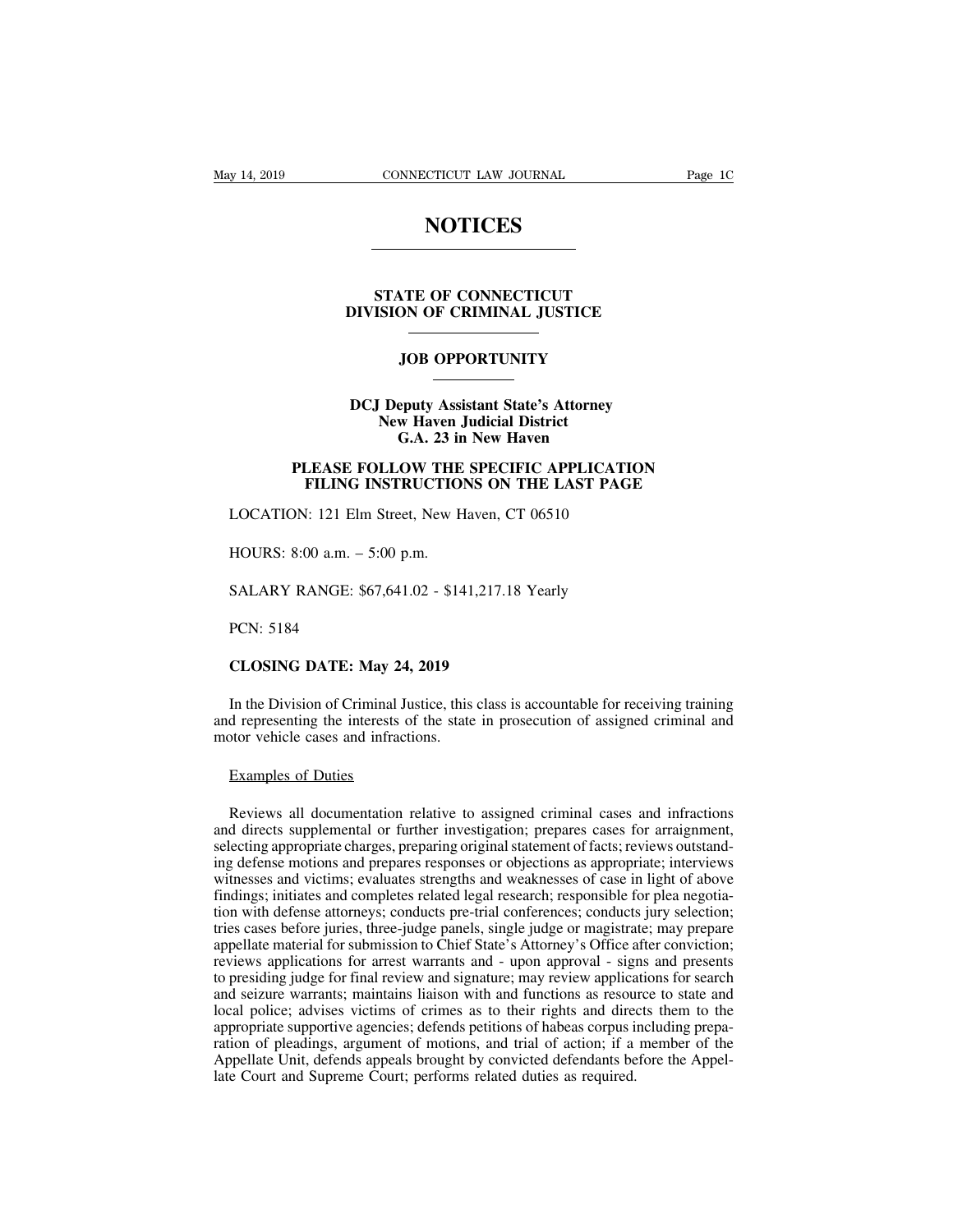Example 20<br>
Knowledge, Skill and Ability<br>
Knowledge of criminal law and legal proc EXECTE CONNECTICUT LAW JOURNAL May 14, 2019<br>
Knowledge, Skill and Ability<br>
Knowledge of criminal law and legal process, legal principles and practice; know-<br>
Ige of and ability to interpret and apply relevant State and fed Example 20 CONNECTICUT LAW JOURNAL May 14, 2019<br>
May 14, 2019<br>
Knowledge, Skill and Ability<br>
Knowledge of criminal law and legal process, legal principles and practice; know-<br>
ledge of and ability to interpret and apply re Knowledge, Skill and Ability<br>Knowledge of criminal law and legal process, legal principles and practice; know-<br>ledge of and ability to interpret and apply relevant State and federal criminal law;<br>knowledge of the statutory Knowledge, Skill and Ability<br>Knowledge of criminal law and legal process, legal principles and practice; know-<br>ledge of and ability to interpret and apply relevant State and federal criminal law;<br>knowledge of the statutory Knowledge, Skill and Ability<br>Knowledge of criminal law and legal process, legal principles and practice; know-<br>ledge of and ability to interpret and apply relevant State and federal criminal law;<br>knowledge of the statutory Knowledge of criminal law and legal process, legal principles and practice; knowledge of and ability to interpret and apply relevant State and federal criminal law; knowledge of the statutory authority, operation and admin Knowledge of criminal law and legal process, legal principles and practice; kness ledge of and ability to interpret and apply relevant State and federal criminal liknowledge of the statutory authority, operation and admini ge of and abiny to interpret and apply relevant state and owledge of the statutory authority, operation and adminic Criminal Justice; considerable interpersonal skill; considerable trial and counseling skills; considerable Similar and counseling skills; considerable oral and written communication<br>ill; considerable trial and counseling skills; considerable oral and written communication<br>ill; considerable ability to analyze legal problems, pre d argument; ability to write lega<br>Minimum Qualifications – Gene<br>Membership in the Connecticut<br>Application Procedure<br>In addition to meeting the above

Minimum Qualifications – General Experience<br>
Membership in the Connecticut Bar and residency in the State of Connecticut.<br>
Application Procedure<br>
In addition to meeting the above requirements, candidates must submit the fo Membership in the Connecticut Bar and residency in the State<br>
Application Procedure<br>
In addition to meeting the above requirements, candidates must<br>
ing information in order to be considered for this position.<br>
1. Cover le Application Procedure<br>
In addition to meeting<br>
1. Cover letter<br>
2. Division of Crimin

2. In addition to meeting the above requirements, candidates must submit the following information in order to be considered for this position.<br>
1. Cover letter<br>
2. Division of Criminal Justice Application for Employment at **www.ct.gov/csao** 1. Cover letter<br>2. Division of Crimi<br>**www.ct.gov/csao**<br>3. Resume<br>4. Copy of law scho 2. Division of Criminal Justice Applic<br> **www.ct.gov/csao**<br>
3. Resume<br>
4. Copy of law school transcript<br>
5. The names and contact information S. Resume<br>3. Resume<br>4. Copy of law school transcript<br>5. The names and contact information for three (3) professional references to:

of law school transcript<br>mes and contact information for three (3) professional references to<br>By e-mail to: <u>DCJ.HR@ct.gov,</u> cc: <u>DCJ.NewHaven@ct.gov</u>.<br>All documents must be combined into a single pdf<br>Dlage include the DCN All documents must be combined Motherst<br>
All documents must be combined into a single pdf<br>
Please include the PCN on the subject line<br>
(This is the Prefermed Method) d contact information for three (3) professional refere<br>ail to: <u>DCJ.HR@ct.gov</u>, cc: <u>DCJ.NewHaven@ct.gov</u><br>documents must be combined into a single pdf<br>Please include the PCN on the subject line<br>(**This is the Preferred Met** 

Example 18 Information for times (3) profession:<br>
1 <u>DCJ.HR@ct.gov</u>, cc: <u>DCJ.NewHaven@</u><br>
ments must be combined into a single pe<br>
include the PCN on the subject line<br> **(This is the Preferred Method)**<br>
Or

Or

## cuments must be combined into a single pdf<br>
ease include the PCN on the subject line<br>
(This is the Preferred Method)<br>
Or<br>
Office of the Chief State's Attorney<br>
300 Corporate Place Example of the Preferred Method)<br> **300 Corporate Place**<br> **300 Corporate Place**<br> **300 Corporate Place**<br> **Rocky Hill, CT 06067 Rocky Hill, CT 06067**<br>**Rocky Hill, CT 06067**<br>**Rocky Hill, CT 06067**<br>**Rocky Hill, CT 06067** Or<br> **Atta:** Or Office of the Chief State's Attorney<br>
300 Corporate Place<br>
Rocky Hill, CT 06067<br>
Attn: Human Resources, PCN 5184<br>
must be received or postal stamped no later than the d

Office of the Chief State's Attorney<br>
300 Corporate Place<br>
Rocky Hill, CT 06067<br>
Attn: Human Resources, PCN 5184<br>
Application packages must be received or postal stamped no later than the closing date<br>
Applications receive 300 Corporate Place<br>
Rocky Hill, CT 06067<br>
Attn: Human Resources, PCN 5184<br>
ckages must be received or postal stamped no later than the closing d<br>
Applications received by facsimile will not be accepted<br>
b specification fo Rocky Hill, CT 06067<br>Attn: Human Resources, PCN 5184<br>Application packages must be received or postal stamped no later than the closing date<br>A complete job specification for DCJ Deputy Assistant State's Attorney is availabl

here.